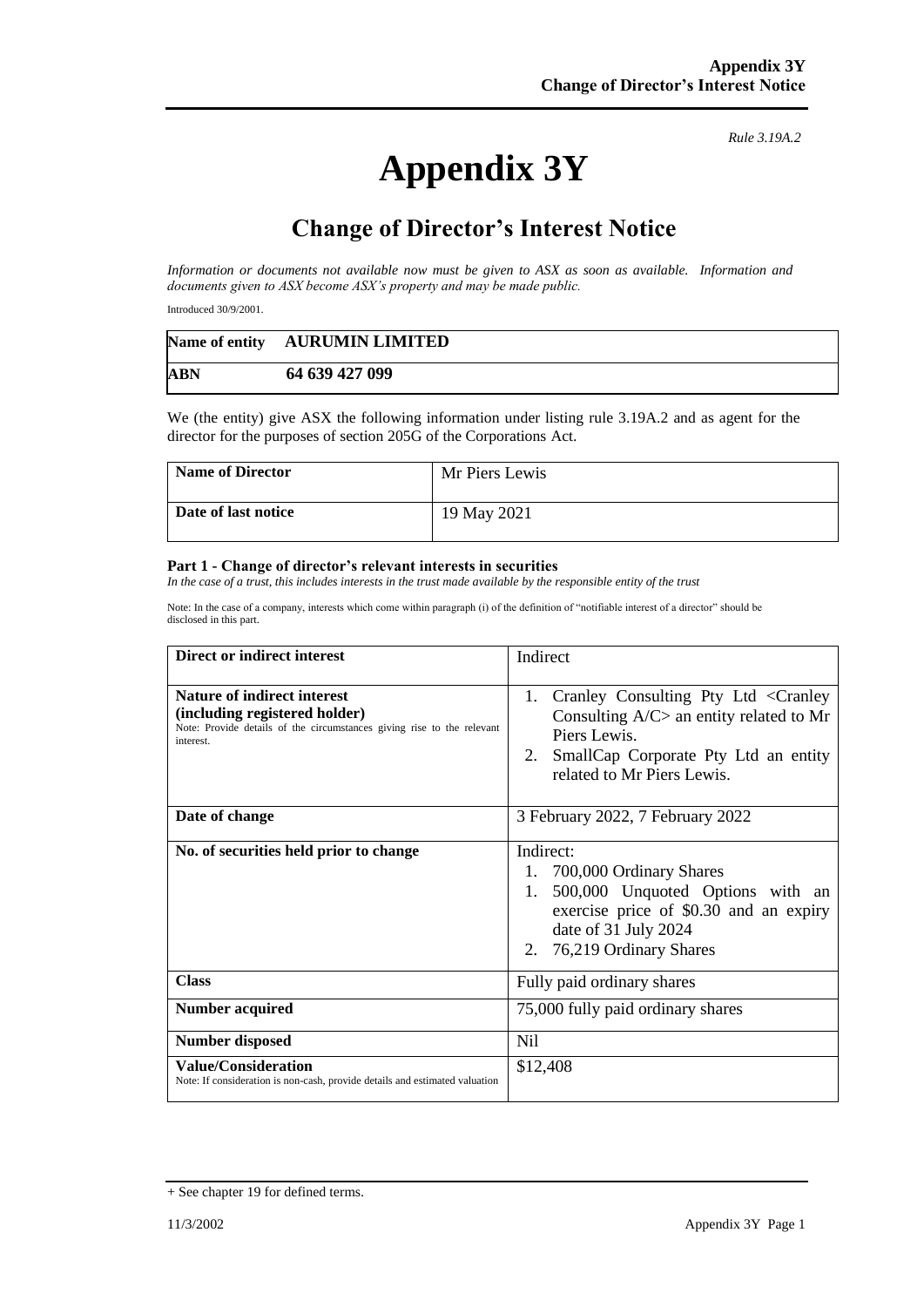| No. of securities held after change                                                                                                                                            | Indirect:<br>1. 775,000 Ordinary Shares<br>500,000 Unquoted Options with an<br>exercise price of \$0.30 and an expiry<br>date of 31 July 2024<br>2. 76,219 Ordinary Shares |
|--------------------------------------------------------------------------------------------------------------------------------------------------------------------------------|----------------------------------------------------------------------------------------------------------------------------------------------------------------------------|
| <b>Nature of change</b><br>Example: on-market trade, off-market trade, exercise of options, issue of<br>securities under dividend reinvestment plan, participation in buy-back | On market trade.                                                                                                                                                           |

## **Part 2 – Change of director's interests in contracts**

Note: In the case of a company, interests which come within paragraph (ii) of the definition of "notifiable interest of a director" should be disclosed in this part.

| <b>Detail of contract</b>                                                                                                                                                      |  |
|--------------------------------------------------------------------------------------------------------------------------------------------------------------------------------|--|
| <b>Nature of interest</b>                                                                                                                                                      |  |
| Name of registered holder<br>(if issued securities)                                                                                                                            |  |
| Date of change                                                                                                                                                                 |  |
| No. and class of securities to<br>which interest related prior to<br>change<br>Note: Details are only required for a contract in relation<br>to which the interest has changed |  |
| <b>Interest acquired</b>                                                                                                                                                       |  |
| <b>Interest disposed</b>                                                                                                                                                       |  |
| <b>Value/Consideration</b><br>Note: If consideration is non-cash, provide details and an<br>estimated valuation                                                                |  |
| Interest after change                                                                                                                                                          |  |

<sup>+</sup> See chapter 19 for defined terms.